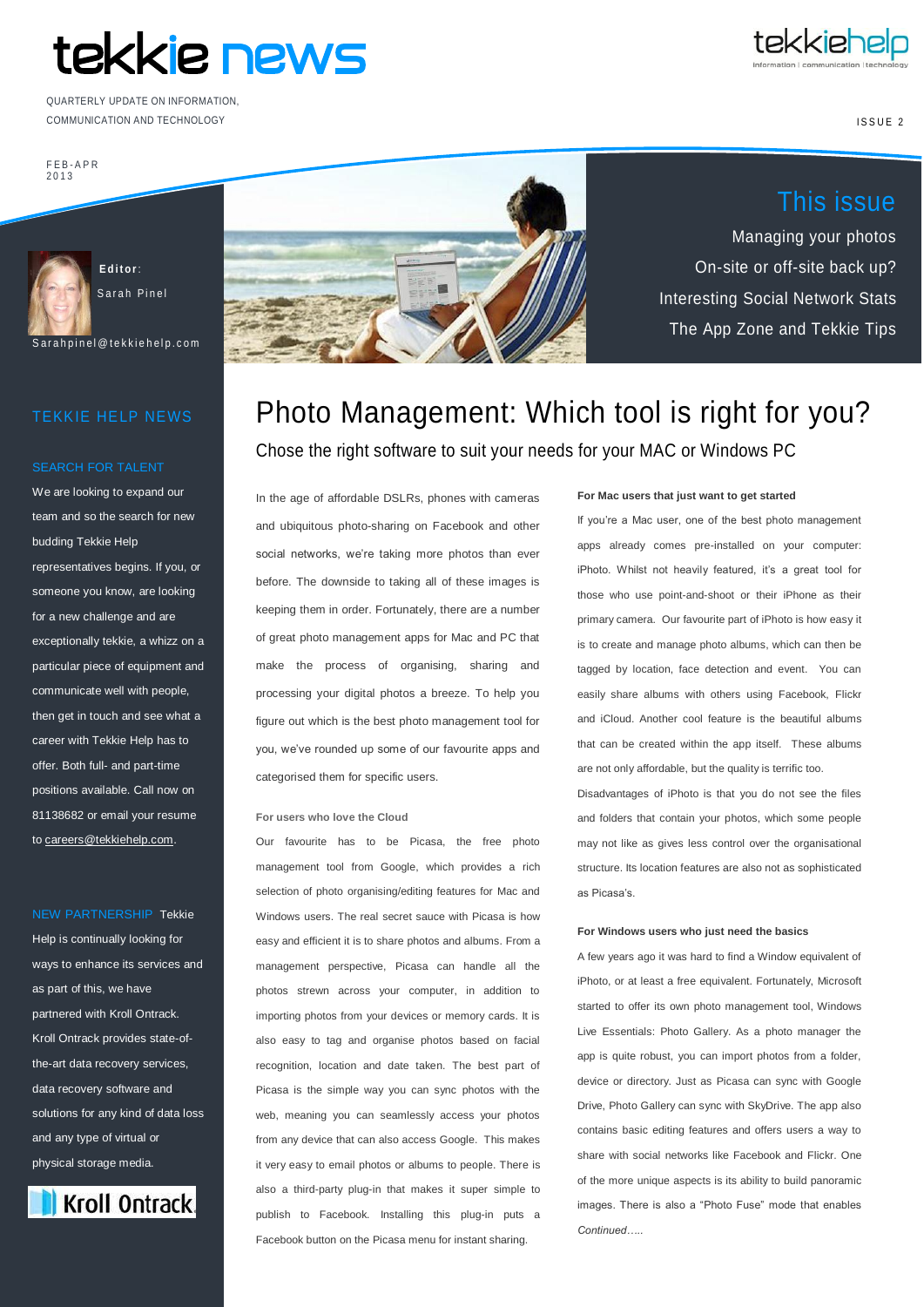

- Picasa
- iPhoto
- Windows Photo Gallery
- Aperture

#### *Continued…..*

users to combine the best parts of two photos into one. This is especially useful if you have that jarring group shot where one person is blinking in one and someone is looking off to the side in another!

#### **For the professional Apple user who has non-pro family**

In response to requests from users who wanted more control than iPhoto, Apple released Aperture, it's photoediting and management tool aimed at professionals and enthusiasts. Unlike Picasa, iPhoto and Photo Gallery, Aperture empowers users with tools to make very specific and granular edits to their photos. Aperture allows for advanced features, such as lens correction, spot repairs, fine tuning of RAW settings and the ability to do tethered shooting from certain types of DSLRs. The app also includes more consumer-focused features, such as the ability to share on Facebook and Flickr, create photo

books, face recognition and location detection.

One of the best parts of Aperture is a recent addition and is the ability to access and share photos in iPhoto.

This is important for users who want to share a library with another person, and for those times when you might want to make quick edits to some photos but dive deeper on others.

The one downside to Aperture is that the program hasn't been given a major over haul in three years. It still supports the latest RAW formats, but the interface is getting a bit long in the tooth.

*If you need some additional advice on which photo management software is best for you, or need help with getting started with the software, get in touch with Tekkie Help on 81138682 and we can arrange a consultation.*

## Protect your data: Backup Solutions Comparing Offsite Vs Onsite Backup

If the thought of loosing all of your personal photos and documents fills you with dread, it is vital that you have a backup strategy for your data. We are increasingly being called to the rescue when people have had major disk failure and do not have a backup in place. Tekkie Help is here to ensure you take the necessary steps to protect your data.

uploaded to a remote managed storage facility via the Internet. Comparing the two, Onsite backup is fast, simple and cost-effective but has the major disadvantage being physically located close to the source data. This makes it possible for a fire, flood, theft etc to make both the source copy and backup copy inaccessible.

Offsite backup usually works out to be more expensive and

Let us start in defining what a back up is. A Back up is a copy of data taken at a certain time. This copy can be held "on-site" and "off-site". **Onsite data backup** is where the copy of the data is stored at the same location as where the data is created. Onsite storage devices can be a computer hard drive,

#### OUR TOP BACKUP TIPS

- $\checkmark$  Use a combination of onsite and offsite storage solutions
- $\checkmark$  Have both real time back up and historic backups

takes more effort to implement but means you will still be able to access your data in the case of a catastrophe which destroys the source data.

In terms of automatic backups, both onsite and offsite solutions can be set up to backup "live" or at regular intervals. It is important to note that only having a live backup carries a

significant risk. For example, you might accidently delete some photos or a file and this mistake will be replicated to the live backup resulting in data loss. The optimum solution is to keep both an onsite and offsite copy which includes both a live backup *and* historic backup of your data as it was, say one month before. If you do this you have cracked it – a resilient solution that should deal with most eventualities!

#### ON-SITE BACKUP

#### **Pros:**

- Fast and accessible
- **Simple**
- Cost-effective

#### **Cons:**

- **Susceptible to physical damage**
- **Manual backups can be difficult to** manage and time consuming

#### OFF-SITE BACKUP

**Pros:**

- **Highly secure**
- Remote access to data
- Files cannot be physically damaged

#### **Cons:**

- Requires a subscription cost
- Regular Internet access required

CD/DVDs, USB memory drives, external hard drives and NAS drives (network attached storage).

**Offsite data backup** is where data is stored in a different geographic location, transferred either using one of the removable storage media mentioned above or electronically, using an online backup service. Online backup is a web-based (Cloud) service, such as DropBox, SkyDrive and Google Drive, which enables your data to be